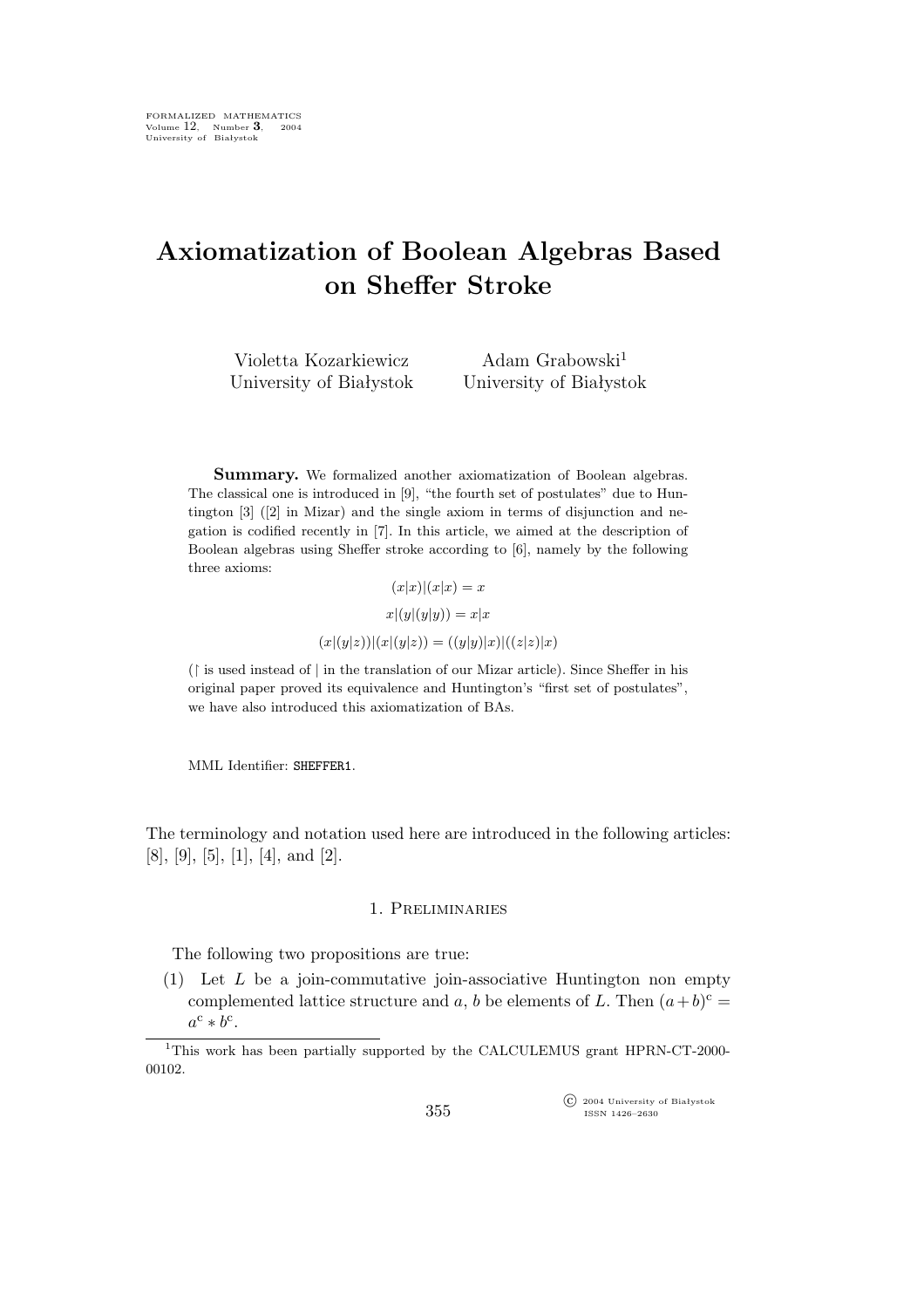- (2) Let L be a join-commutative join-associative Huntington non empty complemented lattice structure and a, b be elements of L. Then  $(a * b)^c$  =  $a^{\rm c} + b^{\rm c}$ .
	- 2. Huntington's First Axiomatization of Boolean Algebras

Let  $I_1$  be a non empty lattice structure. We say that  $I_1$  is upper-bounded' if and only if:

(Def. 1) There exists an element c of  $I_1$  such that for every element a of  $I_1$  holds  $c \sqcap a = a$  and  $a \sqcap c = a$ .

Let  $L$  be a non empty lattice structure. Let us assume that  $L$  is upperbounded'. The functor  $\overline{\top}'_L$  yields an element of L and is defined by:

(Def. 2) For every element a of L holds  $\top'_{L} \sqcap a = a$  and  $a \sqcap \top'_{L} = a$ .

Let  $I_1$  be a non empty lattice structure. We say that  $I_1$  is lower-bounded' if and only if:

(Def. 3) There exists an element c of  $I_1$  such that for every element a of  $I_1$  holds  $c \sqcup a = a$  and  $a \sqcup c = a$ .

Let  $L$  be a non empty lattice structure. Let us assume that  $L$  is lowerbounded'. The functor  $\perp_L'$  yields an element of L and is defined as follows:

(Def. 4) For every element a of L holds  $\perp'_{L} \sqcup a = a$  and  $a \sqcup \perp'_{L} = a$ .

Let  $I_1$  be a non empty lattice structure. We say that  $I_1$  is distributive' if and only if:

(Def. 5) For all elements a, b, c of  $I_1$  holds  $a \sqcup (b \sqcap c) = (a \sqcup b) \sqcap (a \sqcup c)$ .

Let L be a non empty lattice structure and let  $a, b$  be elements of L. We say that  $a$  is a complement' of  $b$  if and only if:

(Def. 6)  $b \sqcup a = \top'_{L}$  and  $a \sqcup b = \top'_{L}$  and  $b \sqcap a = \bot'_{L}$  and  $a \sqcap b = \bot'_{L}$ .

Let  $I_1$  be a non empty lattice structure. We say that  $I_1$  is complemented' if and only if:

(Def. 7) For every element b of  $I_1$  holds there exists an element of  $I_1$  which is a complement' of b.

Let  $L$  be a non empty lattice structure and let  $x$  be an element of  $L$ . Let us assume that  $L$  is complemented', distributive, upper-bounded', and meetcommutative. The functor  $x^{c'}$  yields an element of  $\overline{L}$  and is defined as follows:

(Def. 8)  $x^{c'}$  is a complement' of x.

Let us mention that there exists a non empty lattice structure which is Boolean, join-idempotent, upper-bounded', complemented', distributive', lowerbounded', and lattice-like.

Next we state several propositions: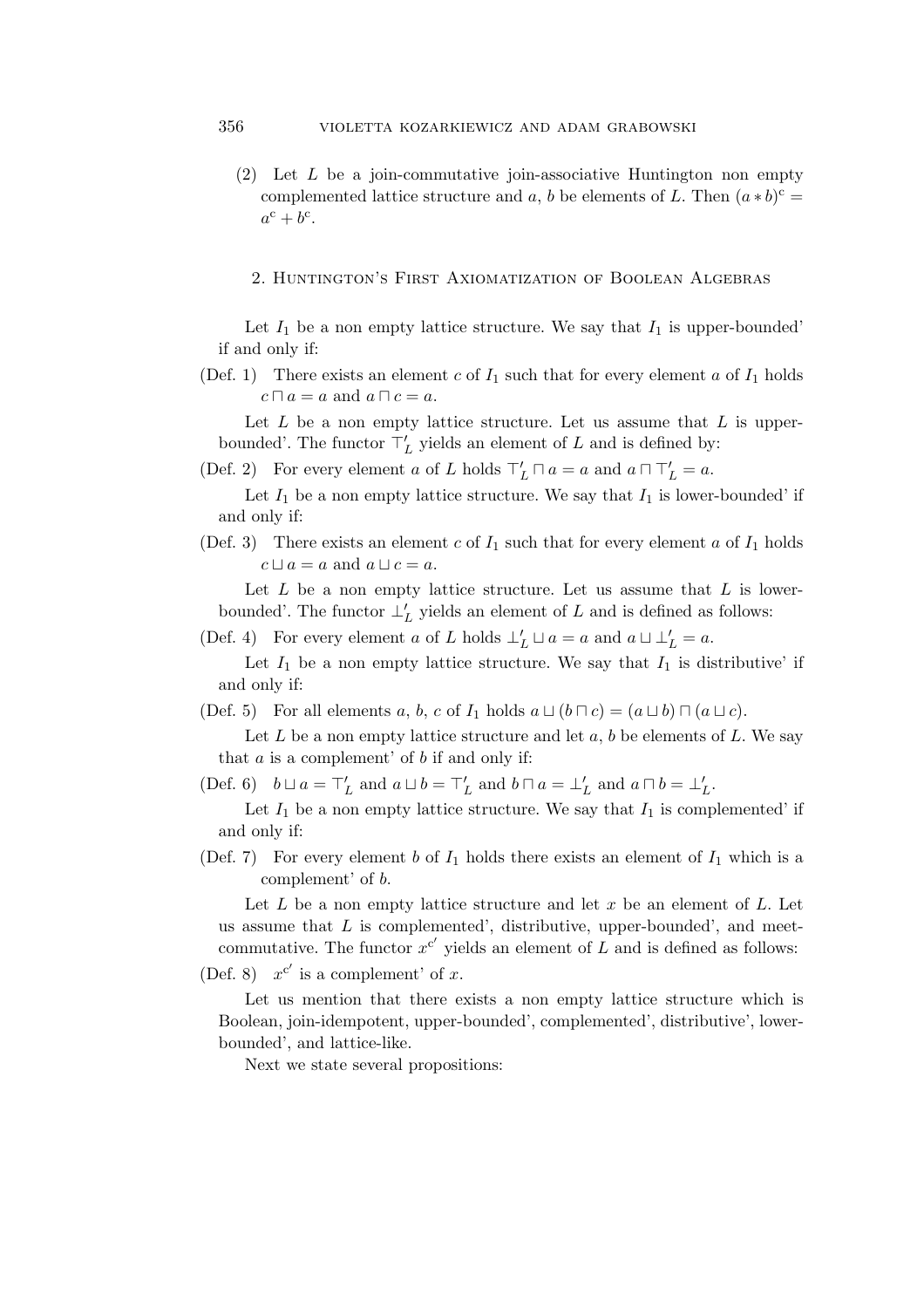- $(3)$  Let L be a complemented' join-commutative meet-commutative distributive upper-bounded' distributive' non empty lattice structure and  $x$  be an element of L. Then  $x \sqcup x^{c'} = \top'_{L}$ .
- (4) Let L be a complemented' join-commutative meet-commutative distributive upper-bounded' distributive' non empty lattice structure and  $x$  be an element of L. Then  $x \sqcap x^{c'} = \bot'_L$ .
- (5) Let L be a complemented' join-commutative meet-commutative joinidempotent distributive upper-bounded' distributive' non empty lattice structure and x be an element of L. Then  $x \sqcup \top'_{L} = \top'_{L}$ .
- $(6)$  Let L be a complemented' join-commutative meet-commutative joinidempotent distributive upper-bounded' lower-bounded' distributive' non empty lattice structure and x be an element of L. Then  $x \sqcap \perp'_{L} = \perp'_{L}$ .
- (7) Let L be a join-commutative meet-absorbing meet-commutative joinabsorbing join-idempotent distributive non empty lattice structure and  $x$ , y, z be elements of L. Then  $(x \sqcup y \sqcup z) \sqcap x = x$ .
- (8) Let L be a join-commutative meet-absorbing meet-commutative joinabsorbing join-idempotent distributive' non empty lattice structure and  $x, y, z$  be elements of *L*. Then  $(x \sqcap y \sqcap z) \sqcup x = x$ .

Let G be a non empty  $\Box$ -semi lattice structure. We say that G is meetidempotent if and only if:

(Def. 9) For every element x of G holds  $x \sqcap x = x$ .

Next we state a number of propositions:

- (9) Every complemented' join-commutative meet-commutative distributive upper-bounded' lower-bounded' distributive' non empty lattice structure is meet-idempotent.
- (10) Every complemented' join-commutative meet-commutative distributive upper-bounded' lower-bounded' distributive' non empty lattice structure is join-idempotent.
- (11) Every complemented' join-commutative meet-commutative join-idempotent distributive upper-bounded' distributive' non empty lattice structure is meet-absorbing.
- (12) Every complemented' join-commutative upper-bounded' meet-commutative join-idempotent distributive distributive' lowerbounded' non empty lattice structure is join-absorbing.
- (13) Every complemented' join-commutative meet-commutative upperbounded' lower-bounded' join-idempotent distributive distributive' non empty lattice structure is upper-bounded.
- (14) Every Boolean lattice-like non empty lattice structure is upper-bounded'.
- (15) Every complemented' join-commutative meet-commutative upperbounded' lower-bounded' join-idempotent distributive distributive' non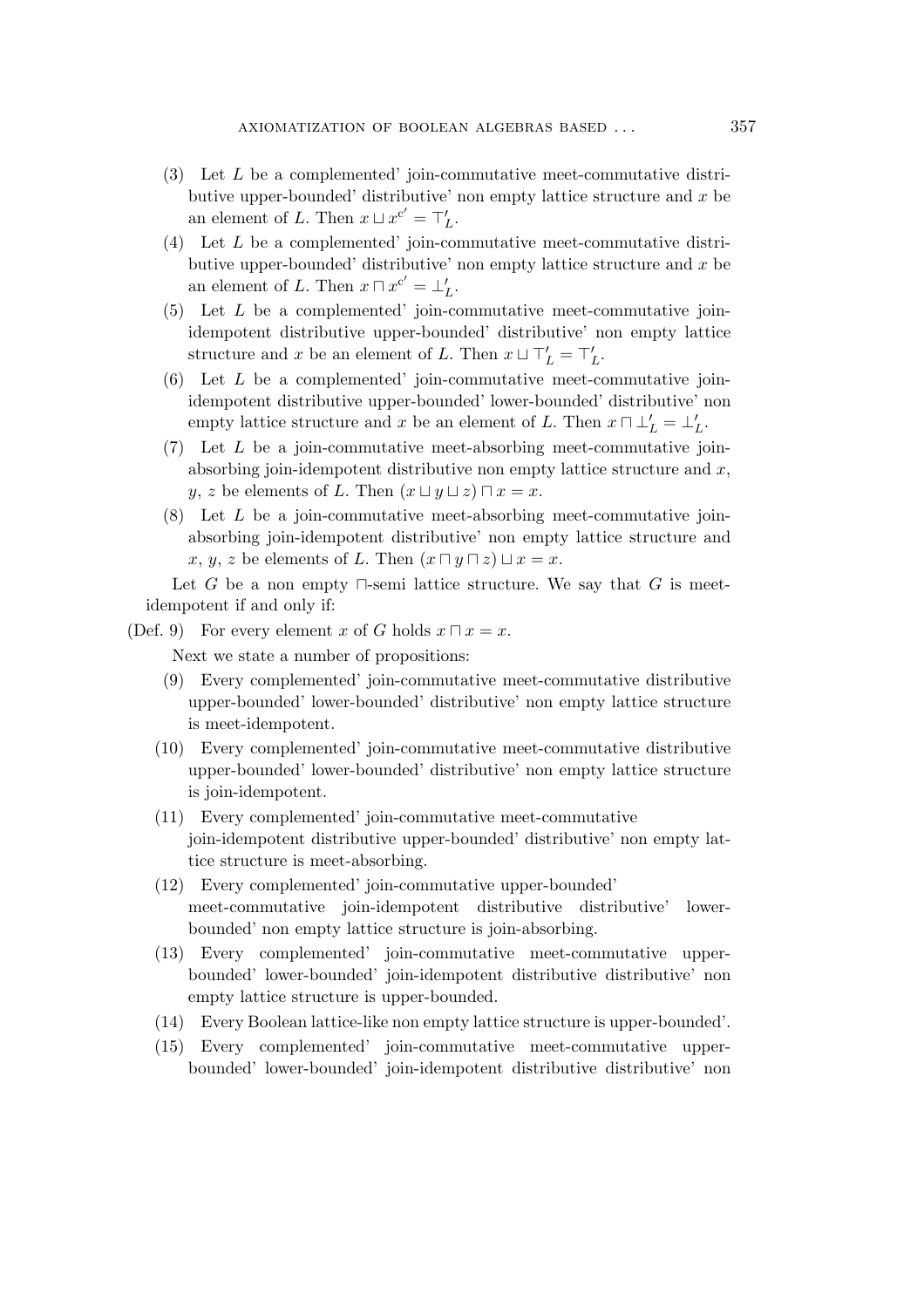# 358 violetta kozarkiewicz and adam grabowski

empty lattice structure is lower-bounded.

- (16) Every Boolean lattice-like non empty lattice structure is lower-bounded'.
- (17) Every join-commutative meet-commutative meet-absorbing join-absorbing join-idempotent distributive non empty lattice structure is join-associative.
- (18) Every join-commutative meet-commutative meet-absorbing join-absorbing join-idempotent distributive' non empty lattice structure is meet-associative.
- $(19)$  Let L be a complemented' join-commutative meet-commutative lowerbounded' upper-bounded' join-idempotent distributive distributive' non empty lattice structure. Then  $\top_L = \top'_L$ .
- $(20)$  Let L be a complemented' join-commutative meet-commutative lowerbounded' upper-bounded' join-idempotent distributive distributive' non empty lattice structure. Then  $\perp_L = \perp'_L$ .
- (21) For every Boolean distributive' lattice-like non empty lattice structure L holds  $\top_L = \top'_L$ .
- (22) Let L be a Boolean complemented lower-bounded upper-bounded distributive distributive' lattice-like non empty lattice structure. Then  $\perp_L$  = *⊥′* L .
- (23) Let L be a complemented' lower-bounded' upper-bounded' joincommutative meet-commutative join-idempotent distributive distributive' non empty lattice structure and  $x, y$  be elements of  $L$ . Then  $x$  is a complement' of  $y$  if and only if  $x$  is a complement of  $y$ .
- (24) Every complemented' join-commutative meet-commutative lowerbounded' upper-bounded' join-idempotent distributive distributive' non empty lattice structure is complemented.
- (25) Every Boolean lower-bounded' upper-bounded' distributive' lattice-like non empty lattice structure is complemented'.
- (26) Let  $L$  be a non empty lattice structure. Then  $L$  is a Boolean lattice if and only if  $L$  is lower-bounded', upper-bounded', join-commutative, meetcommutative, distributive, distributive', and complemented'.

Let us note that every non empty lattice structure which is Boolean and lattice-like is also lower-bounded', upper-bounded', complemented', joincommutative, meet-commutative, distributive, and distributive' and every non empty lattice structure which is lower-bounded', upper-bounded', complemented', join-commutative, meet-commutative, distributive, and distributive' is also Boolean and lattice-like.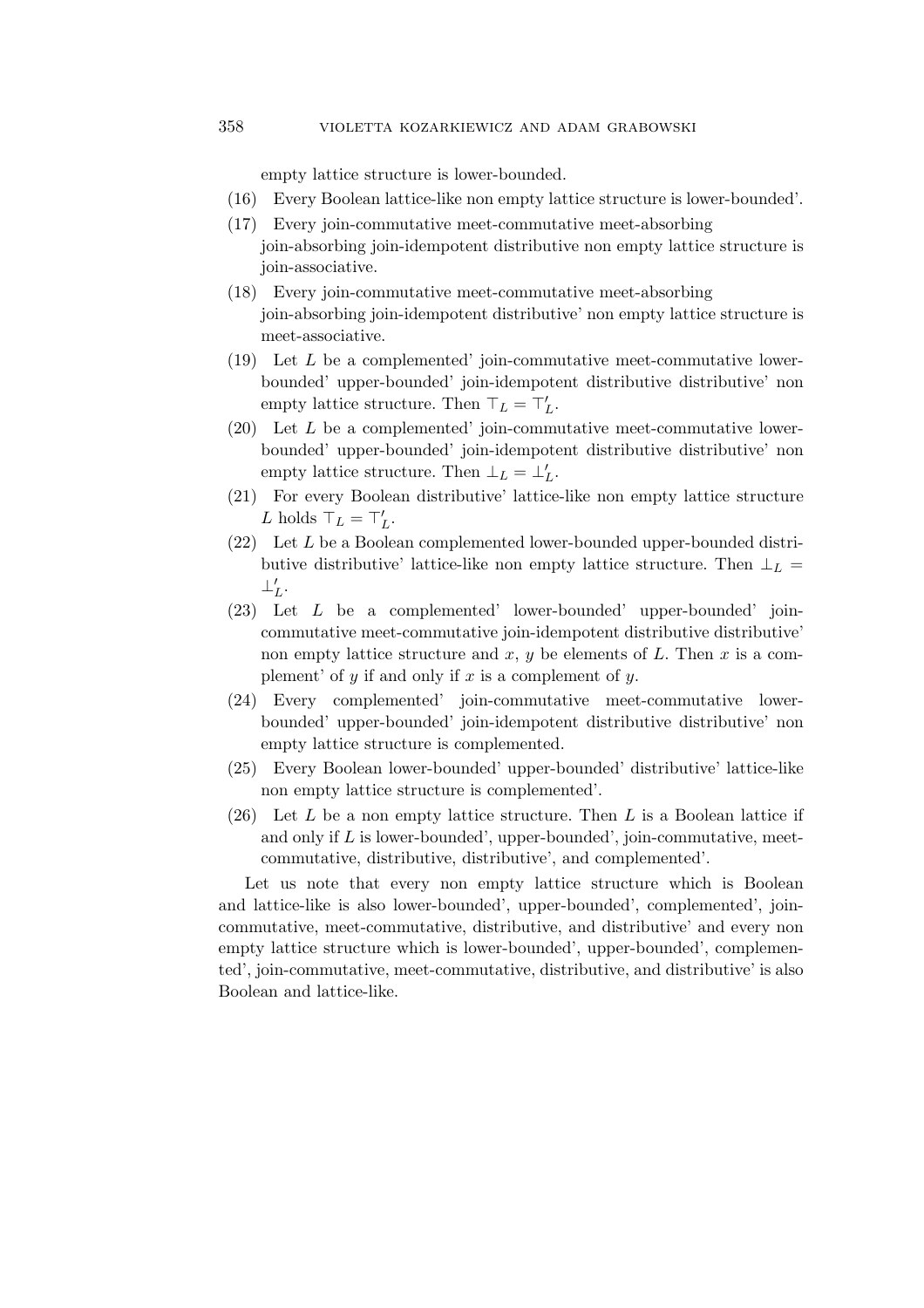### 3. Axiomatization Based on Sheffer Stroke

We introduce Sheffer structures which are extensions of 1-sorted structure and are systems

 $\langle$  a carrier, a Sheffer stroke  $\rangle$ ,

where the carrier is a set and the Sheffer stroke is a binary operation on the carrier.

We consider Sheffer lattice structures as extensions of Sheffer structure and lattice structure as systems

 $\langle$  a carrier, a join operation, a meet operation, a Sheffer stroke  $\rangle$ ,

where the carrier is a set, the join operation is a binary operation on the carrier, the meet operation is a binary operation on the carrier, and the Sheffer stroke is a binary operation on the carrier.

We consider Sheffer ortholattice structures as extensions of Sheffer structure and ortholattice structure as systems

 $\langle$  a carrier, a join operation, a meet operation, a complement operation, a Sheffer stroke  $\lambda$ ,

where the carrier is a set, the join operation is a binary operation on the carrier, the meet operation is a binary operation on the carrier, the complement operation is a unary operation on the carrier, and the Sheffer stroke is a binary operation on the carrier.

The Sheffer ortholattice structure TrivShefferOrthoLattStr is defined by:

 $(\text{Def. 10})$  TrivShefferOrthoLattStr =  $\langle \{\emptyset\}, \text{op}_2, \text{op}_2, \text{op}_1, \text{op}_2 \rangle$ .

One can verify the following observations:

*∗* there exists a Sheffer structure which is non empty,

*∗* there exists a Sheffer lattice structure which is non empty, and

*∗* there exists a Sheffer ortholattice structure which is non empty.

Let L be a non empty Sheffer structure and let  $x, y$  be elements of L. The functor  $x \upharpoonright y$  yields an element of L and is defined as follows:

(Def. 11)  $x \upharpoonright y =$  (the Sheffer stroke of  $L(x, y)$ .

Let  $L$  be a non empty Sheffer ortholattice structure. We say that  $L$  is properly defined if and only if the conditions (Def. 12) are satisfied.

(Def. 12)(i) For every element x of L holds  $x \upharpoonright x = x^c$ ,

(ii) for all elements x, y of L holds  $x \sqcup y = x \upharpoonright x \upharpoonright (y \upharpoonright y)$ ,

(iii) for all elements x, y of L holds  $x \sqcap y = x \upharpoonright y \upharpoonright (x \upharpoonright y)$ , and

(iv) for all elements x, y of L holds  $x \upharpoonright y = x^c + y^c$ .

Let L be a non empty Sheffer structure. We say that L satisfies (Sheffer<sub>1</sub>) if and only if:

(Def. 13) For every element x of L holds  $x \upharpoonright x \upharpoonright (x \upharpoonright x) = x$ .

We say that  $L$  satisfies (Sheffer<sub>2</sub>) if and only if: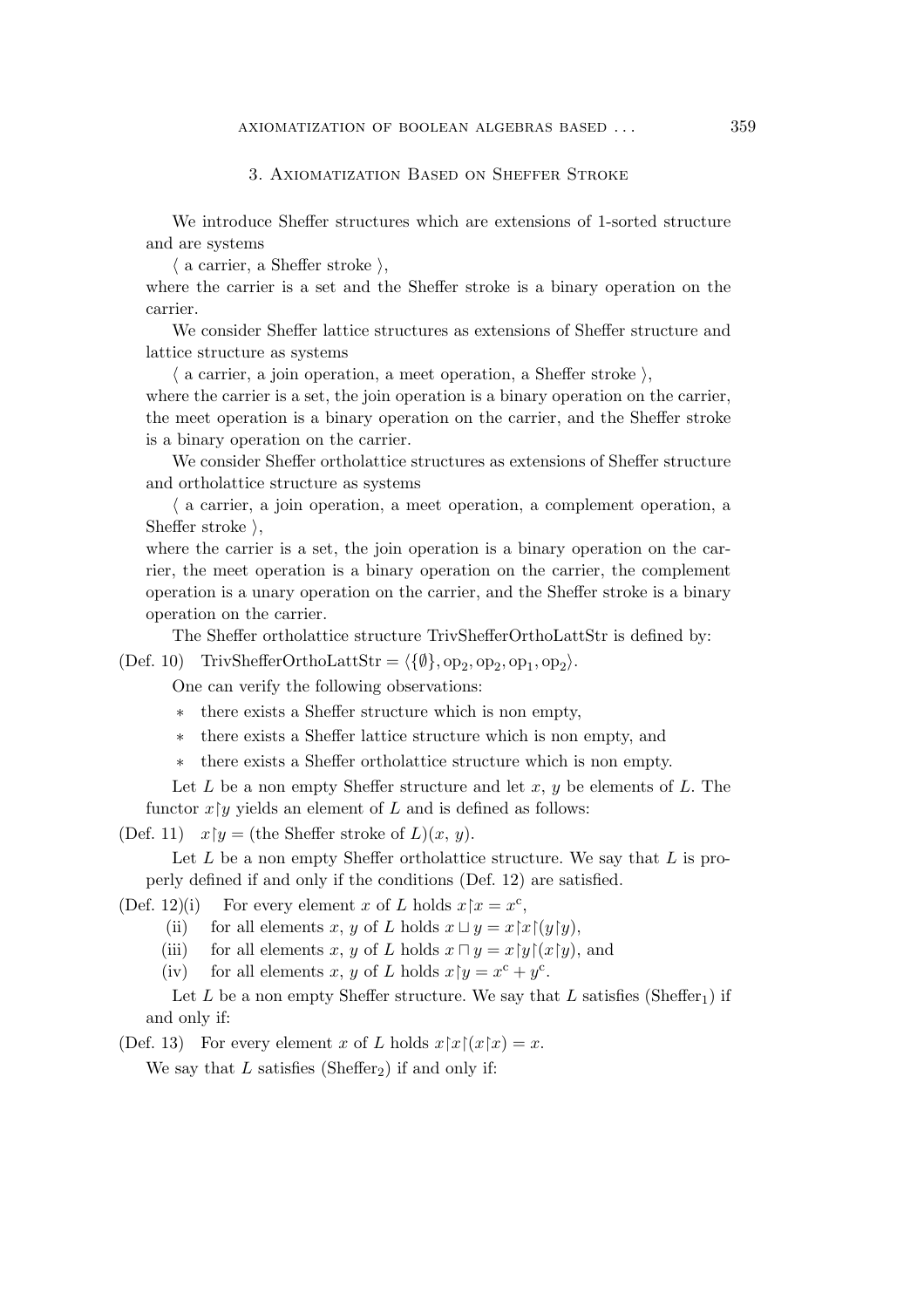(Def. 14) For all elements x, y of L holds  $x \upharpoonright (y \upharpoonright (y \upharpoonright y)) = x \upharpoonright x$ .

We say that  $L$  satisfies (Sheffer<sub>3</sub>) if and only if:

(Def. 15) For all elements x, y, z of L holds  $(x \upharpoonright (y \upharpoonright z)) \upharpoonright (x \upharpoonright (y \upharpoonright z)) = y \upharpoonright y \upharpoonright x \upharpoonright (z \upharpoonright z \upharpoonright x).$ 

Let us note that every non empty Sheffer structure which is trivial satisfies also (Sheffer<sub>1</sub>), (Sheffer<sub>2</sub>), and (Sheffer<sub>3</sub>).

One can verify that every non empty *⊔*-semi lattice structure which is trivial is also join-commutative and join-associative and every non empty *⊓*-semi lattice structure which is trivial is also meet-commutative and meet-associative.

Let us note that every non empty lattice structure which is trivial is also join-absorbing, meet-absorbing, and Boolean.

One can check the following observations:

- *∗* TrivShefferOrthoLattStr is non empty,
- *∗* TrivShefferOrthoLattStr is trivial, and
- *∗* TrivShefferOrthoLattStr is properly defined and well-complemented.

Let us mention that there exists a non empty Sheffer ortholattice structure which is properly defined, Boolean, well-complemented, and lattice-like and satisfies (Sheffer<sub>1</sub>), (Sheffer<sub>2</sub>), and (Sheffer<sub>3</sub>).

Next we state three propositions:

- (27) Every properly defined Boolean well-complemented lattice-like non empty Sheffer ortholattice structure satisfies (Sheffer<sub>1</sub>).
- (28) Every properly defined Boolean well-complemented lattice-like non empty Sheffer ortholattice structure satisfies (Sheffer<sub>2</sub>).
- (29) Every properly defined Boolean well-complemented lattice-like non empty Sheffer ortholattice structure satisfies (Sheffer<sub>3</sub>).

Let  $L$  be a non empty Sheffer structure and let  $a$  be an element of  $L$ . The functor  $a^{-1}$  yielding an element of L is defined as follows:

(Def. 16)  $a^{-1} = a \upharpoonright a$ .

One can prove the following propositions:

- (30) Let L be a non empty Sheffer ortholattice structure satisfying (Sheffer<sub>3</sub>) and x, y, z be elements of L. Then  $(x \upharpoonright (y \upharpoonright z))^{-1} = y^{-1} \upharpoonright x \upharpoonright (z^{-1} \upharpoonright x)$ .
- (31) For every non empty Sheffer ortholattice structure  $L$  satisfying (Sheffer<sub>1</sub>) and for every element x of L holds  $x = (x^{-1})^{-1}$ .
- (32) Let L be a properly defined non empty Sheffer ortholattice structure satisfying (Sheffer<sub>1</sub>), (Sheffer<sub>2</sub>), and (Sheffer<sub>3</sub>) and x, y be elements of L. Then  $x \upharpoonright y = y \upharpoonright x$ .
- (33) Let L be a properly defined non empty Sheffer ortholattice structure satisfying (Sheffer<sub>1</sub>), (Sheffer<sub>2</sub>), and (Sheffer<sub>3</sub>) and x, y be elements of L. Then  $x \upharpoonright (x \upharpoonright x) = y \upharpoonright (y \upharpoonright y)$ .